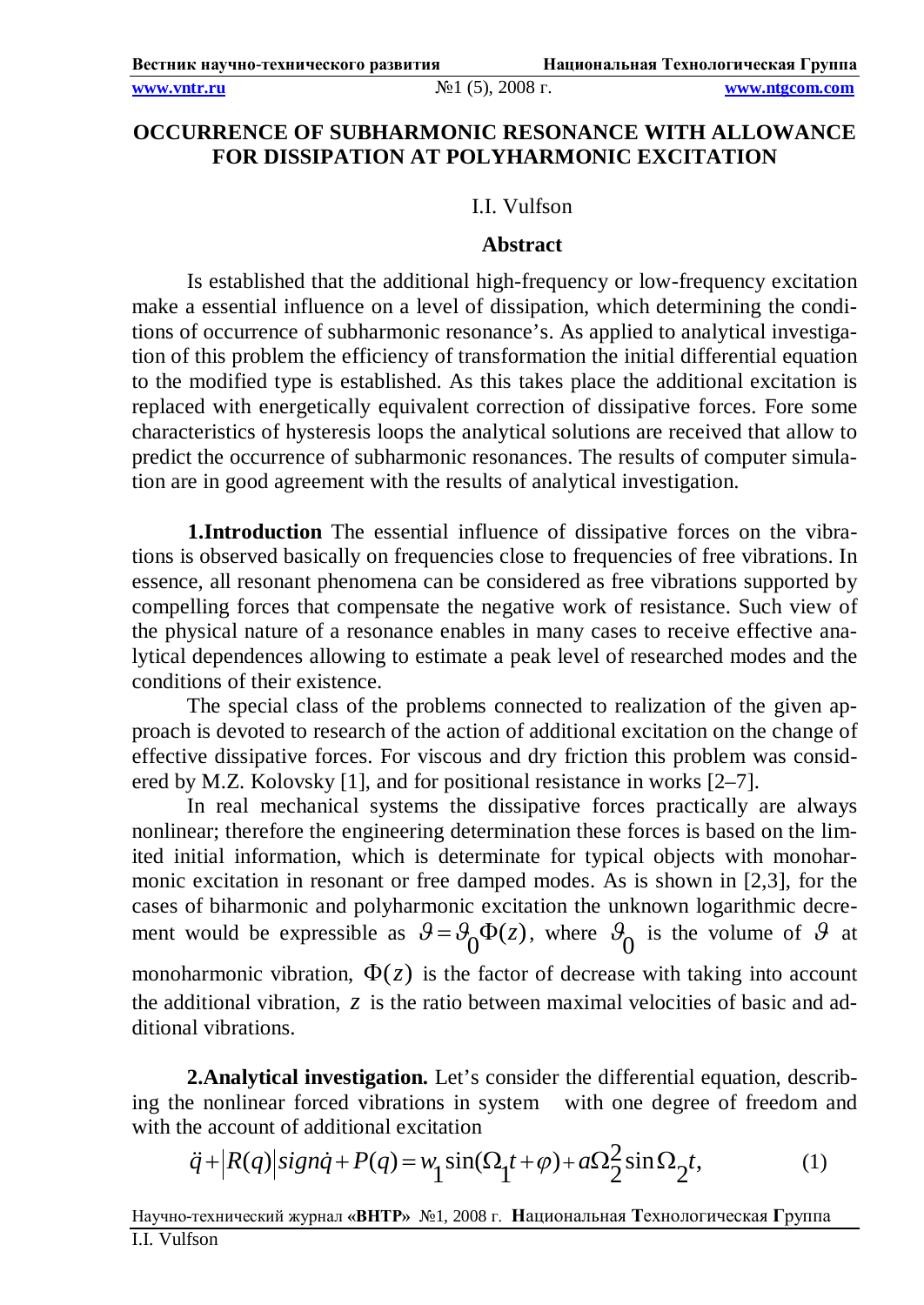where *q* is the generalized coordinate;  $R(q) = -|R(q)|$  *signq* is the positional dissipative force;  $-P(q)$  is the elastic force; the terms of the right-hand side of Eq.(1) correspond to the disturbing forces with frequencies  $\Omega_1$  $\Omega_1$  (basic frequency) and  $\Omega_2 \Box \Omega_1$  $\Omega_{\Omega} \square \Omega_1$  (additional frequency). (All forces are related to unit of mass).

For study the subharmonic vibrations with account of additional excitation not narrowing a generality in the approach to this problem we shall accept  $|R(q)| = \zeta |P(q)|$ , that corresponds to the triangular loop of hysteresis meeting in many engineering appendices. Besides is concretized the function  $P(q)$  as  $(q) = k_0^2 (1 + \alpha q^2)$ 0  $P(q) = k_0^2 (1 + \alpha q^2) q$ , where  $\boldsymbol{0}$  $k_0$  is the frequency of free vibration with  $\alpha = 0$ . Within the framework of the given paper the accepted elastic characteristic plays a role only of mathematical model, on which example the developed here approach to the decision on the problem are illustrated.

After transition of dimensionless time  $\tau = k_0$  $\tau = k_0 t$  we shall present the Eq.(1) as

$$
q'' + \zeta (1 + \alpha q^2) |q| \operatorname{sign} q' + (1 + \alpha q^2) q = f_1 \sin(\omega_1 \tau + \varphi) + a \omega_2^2 \sin \omega_2 \tau, \qquad (2)
$$

where  $f_1 = w_1 / k_0^2$  $1 - \frac{w_1}{2}$  0  $f_1 = w_1 / k_0^2$ ,  $\omega_1 = \Omega_1 / k_0^2$  $1 - \frac{2}{1}$   $\binom{1}{0}$  $\omega_1 = \Omega_1 / k_0$ ,  $\omega_2 = \Omega_2 / k_1$  $2^{-32}2'$   $^{\prime}$  0  $\omega_2 = \Omega_2 / k_0$ ,  $\left(\frac{d}{d\tau}\right)$ .

We shall study the conditions of excitation the subharmonic resonance of the order 1/3. At first, let's consider the case without additional excitation  $(a=0)$ . On the basic of Eq. $(2)$  we have [8]

$$
q \approx A \sin \omega_0 \tau + A_3 \sin 3\omega_0 \tau ,
$$
  
where  $\omega_0 = 1 + 0, 75\alpha A^2$ ,  $\omega_1 = 3\omega_0$ ,  $A_3 = \alpha A^3 / (32 + 21\alpha A^2)$ . (3)

Thus the absorbed energy of unit mass in a time of period  $2\pi /$  $\pi/\omega_0^{\,}$  can be described as

$$
\Delta E_{-} = 2\zeta^{0}(A^{2} + 0.5\alpha A^{4})k_{0}^{2}.
$$
\n(4)

Here  $\zeta^0$  corresponds to the case  $a=0$ .

The accumulated energy  $\Delta E_+$  is equal to the work of disturbing force

$$
\Delta E_{+} = 3\pi f_1 A^3 \alpha k_0^2 \sin \varphi / (32 + 21A^2). \tag{5}
$$

The condition of existence of subharmonic resonance is defined as  $\Delta E_{-}$  <  $\Delta E_{+}$  ( $\varphi$  =  $\pi$  / 2). Thus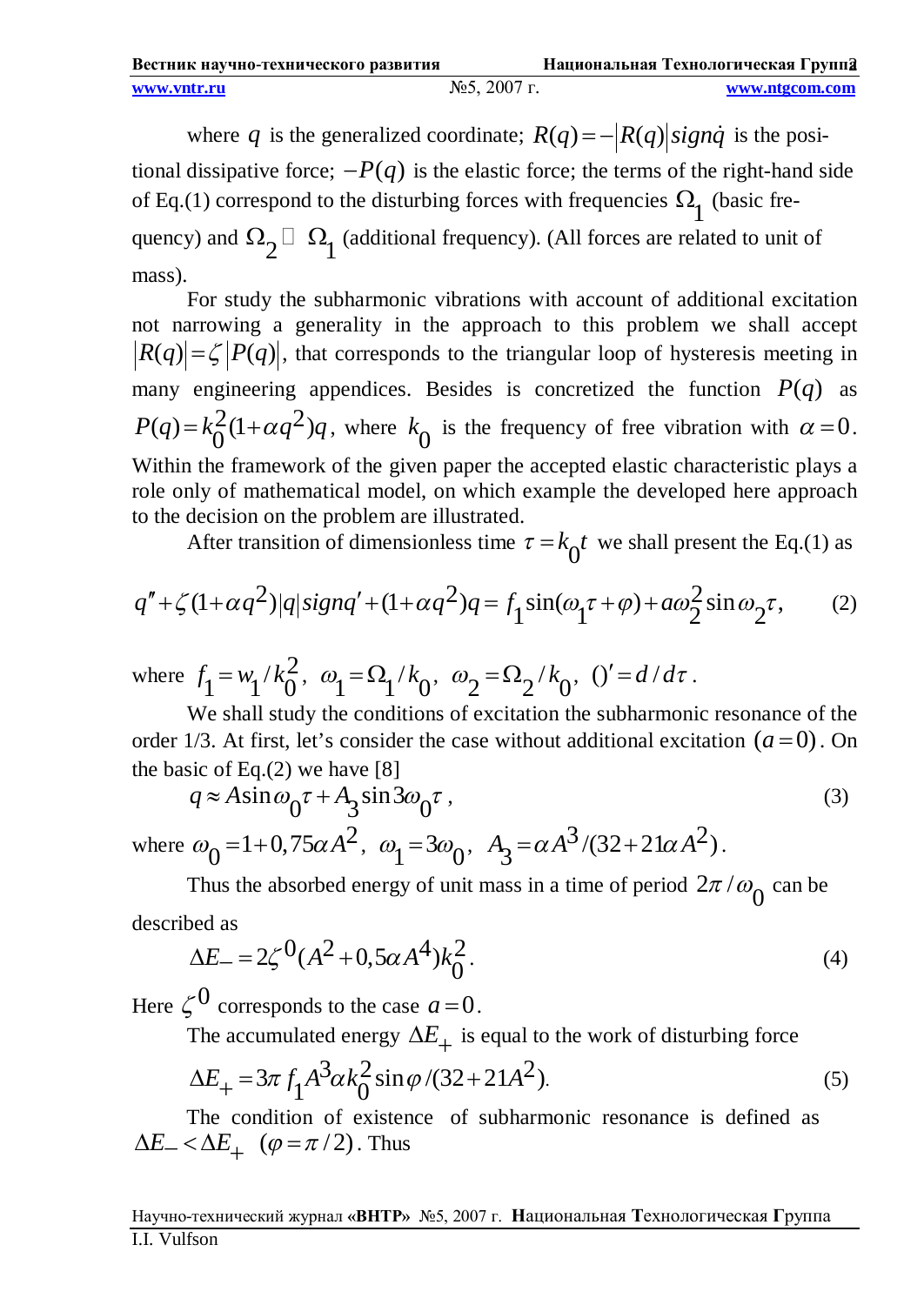**Вестник научно-технического развития Национальная Технологическая Группа** 3 **www.vntr.ru** №5, 2007 г. **www.ntgcom.com**

$$
\zeta^{0} < \zeta_{*}^{0} = \frac{3\pi\alpha f_{1}A}{2(1+0.5\alpha A^{2})(32+21\alpha A^{2})}.
$$
\n(6)

It must be emphasized that as against resonant modes, which amplitude is determined by a level of dissipation, in this case the dissipative forces establish only some barrier of energy, with which overcoming occurrence of subharmonic resonance is possible.

Offered in works [6,7] approaches to the account the dissipation with polyharmonical excitation are based that on the researched made the effective dissipative force will be formed only with the closed loop of a hysteresis. According to above, the transition from the Eq.(2) to the modified equation is feasible, in which there is no additional excitation with frequency  $\omega_2$  but the correction of dissipa-

tive component is entered:

$$
q'' + \zeta^{0}(1+\alpha q^{2})|q|\eta(|q'| - v|\cos\omega_{2}\tau|)signq' + (1+\alpha q^{2})q = f_{1}sin(\omega_{1}\tau + \varphi)(7)
$$

where  $\eta$  is the unit function; *v* is the amplitude of dimensionless speed for a harmonic  $\omega_2$ .

On the ground Eq.(7) with a method of harmonically linearization  ${}^0\eta\langle |q'|\rangle - v|\cos\omega_2\tau| \rightarrow \zeta$ . 2  $\zeta^{0}\eta(q') - v|\cos\omega_{2}\tau| \rightarrow \zeta$ . (8)

Here

$$
\zeta = \zeta^0 \Phi(z); \tag{9}
$$

$$
\Phi(z) = \begin{cases} [z\sqrt{1-z^2} - (1-z^2)\arcsin z]/(\pi z^2) & (z \le 1), \\ 1 - 1/(2z^2) & (z > 1). \end{cases}
$$
(10)

On the Fig.1 the curves  $\zeta_*(\omega_1, z)$  $*$ <sup>( $\omega$ </sup>1  $\zeta_*(\omega_1, z)$  with  $f_1 = 5$ 1  $f_1 = 5$ ,  $\alpha = 0.5$  are given (solid lines). The value  $\zeta_*$  $\zeta_*$  corresponds to the top border of excitation of subharmonic resonance. The dotted curve corresponds in the other scale to the function  $A(\omega_1)$ 1  $A(\omega_1)$ .

The analysis of plots testifies to essential decrease of a level of dissipation with  $z < 1$  that results in growth \*  $\zeta_*$  and considerably expands the range of frequencies of possible excitation of subharmonic resonance. It is interesting that the frequency  $\omega_1$  adequate to the maximal  $\zeta_*$  $\zeta_*$  practically does not depend on *z*.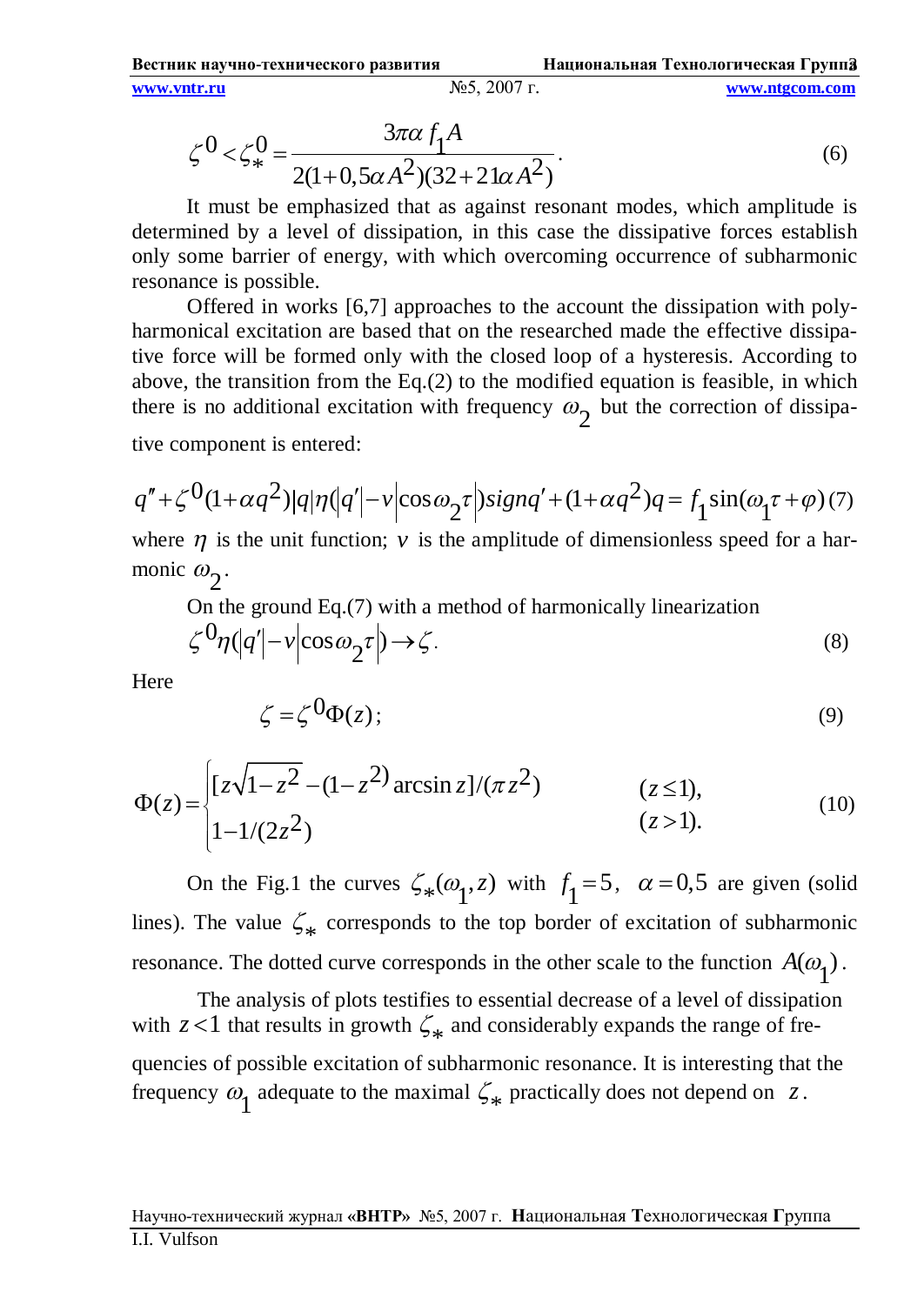**www.vntr.ru** №5, 2007 г. **www.ntgcom.com**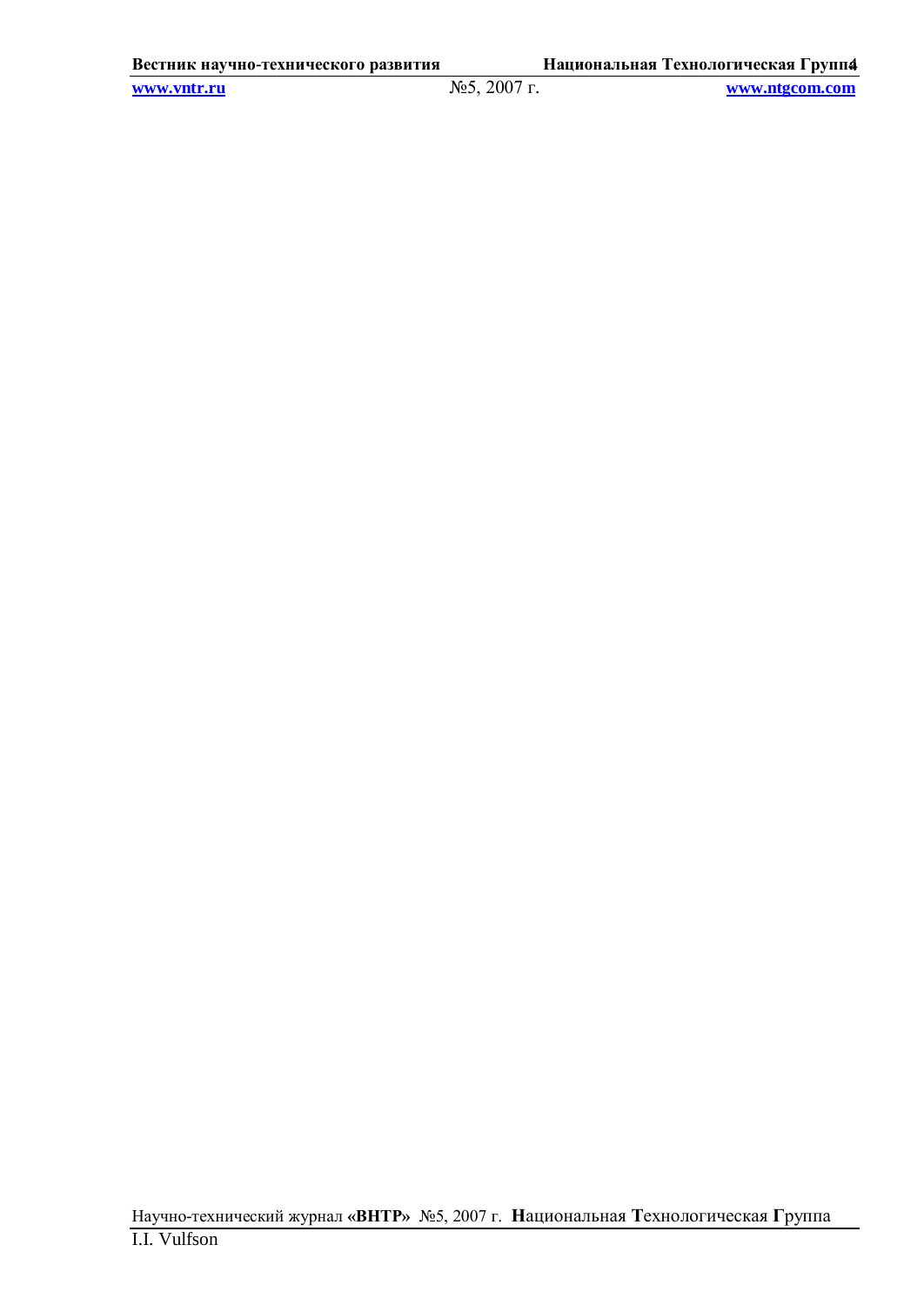**www.vntr.ru** №5, 2007 г. **www.ntgcom.com**



Fig.1

Similar results were received for the elliptic loop of hysteresis. In this case instead of Eq.(7) we have

$$
q'' + \frac{\partial_0 \Phi(z)\omega_1}{3\pi} q' + k_0^2 (1 + \alpha q^2) q = f_1 \sin(\omega_1 \tau + \varphi), \tag{11}
$$

The function  $\Phi(z)$  for the elliptic loop of hysteresis see [3,5].

On the basis of conditions of energy balance it is received  $(\omega_1, z) < A \le A_1(\omega_1, z).$  $2^{(\omega_1,\omega_1+\cdots+\omega_n)}$  $A_2(\omega_1, z) < A \le A_1(\omega_1, z)$ 

The limiting values  $A_1$ *A* and 2  $A_{2}$  are defined as

$$
A_{1,2} = \frac{B_1 \pm \sqrt{B_1^2 - 4B_0 B_2}}{2B_2},
$$
\n(12)

where  $B_0 = 32\omega_1^2 \theta_0 \Phi(z)$ ,  $0^{-32\omega_1}$   $^0$  $B_0 = 32\omega_1^2 \mathcal{G}_0 \Phi(z), B_1 = 27\pi f_1 \alpha,$  $1^{-277}$  $B_1 = 27\pi f_1 \alpha$ ,  $B_2 = 21\alpha \omega_1^2 \theta_0 \Phi(z)$ .  $2^{-2}$   $\frac{\mu_{0}}{1}$   $\frac{\nu_{0}}{0}$  $B_2 = 21\alpha\omega_1^2 \theta_0 \Phi(z)$ 

On the Fig.2 the family of curves  $A_i(\omega_1, z)$ 1  $A_i(\omega_1, z)$  (*i*=1,2), at  $\theta_0 = 0,3$  $\overline{0}$  $\mathcal{G}_{\Omega} = 0.3$  is given.

The range of values appropriate to conditions of existence of a subharmonic resonance is determined by points of crossing of curves *A<sup>i</sup>* and *A* [8], where

$$
A_{*}(\omega_{1}) = \frac{2\omega_{1}}{3k_{0}} \sqrt{\frac{\omega_{1}^{2} - 9k_{0}^{2}}{3\alpha}}.
$$
\n(13)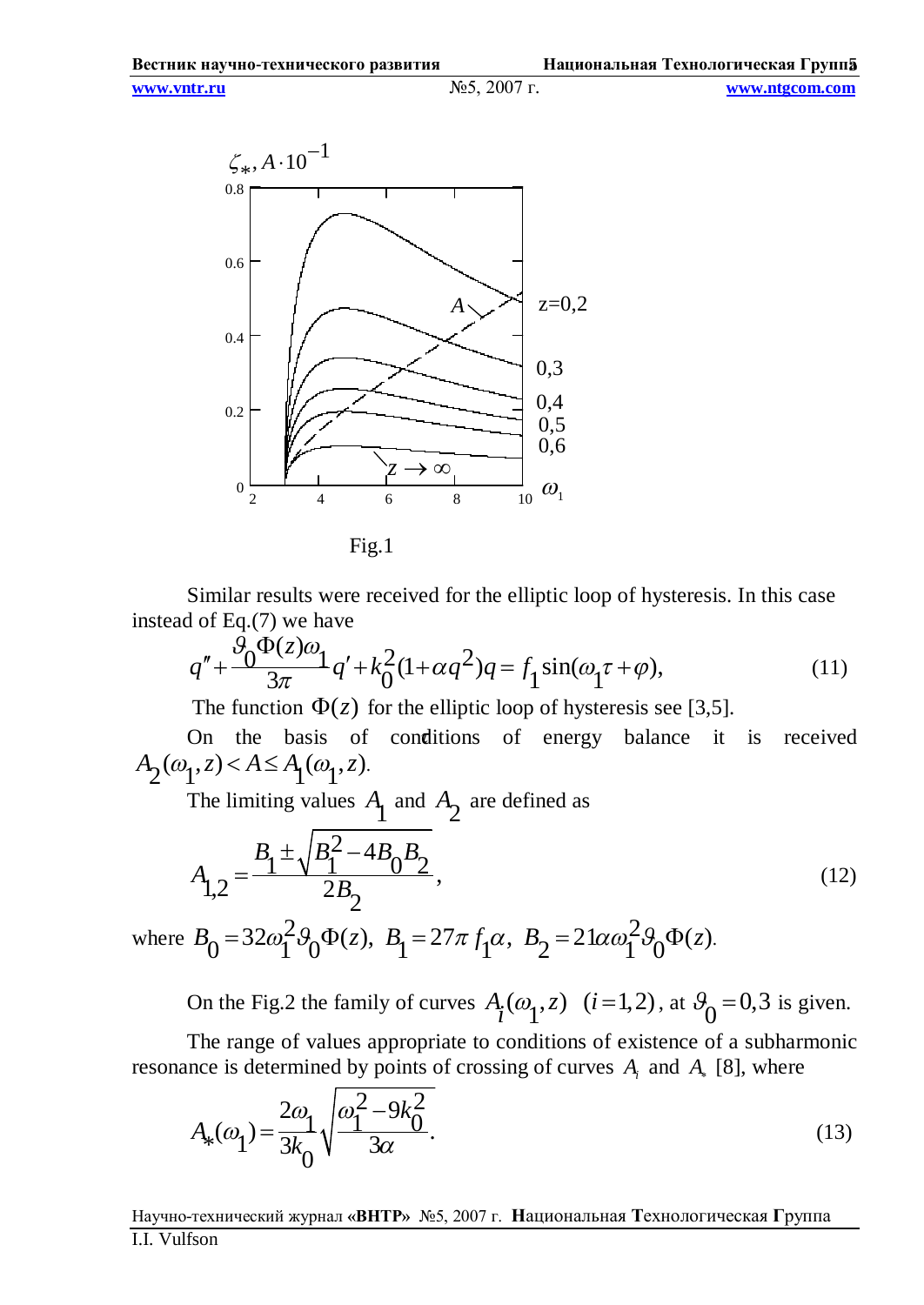On Fig.2 the skeletal curve  $A_{\Omega}(\omega_1)$  $0^{w_1}$  $A_{\Omega}(\omega_1)$  also is given.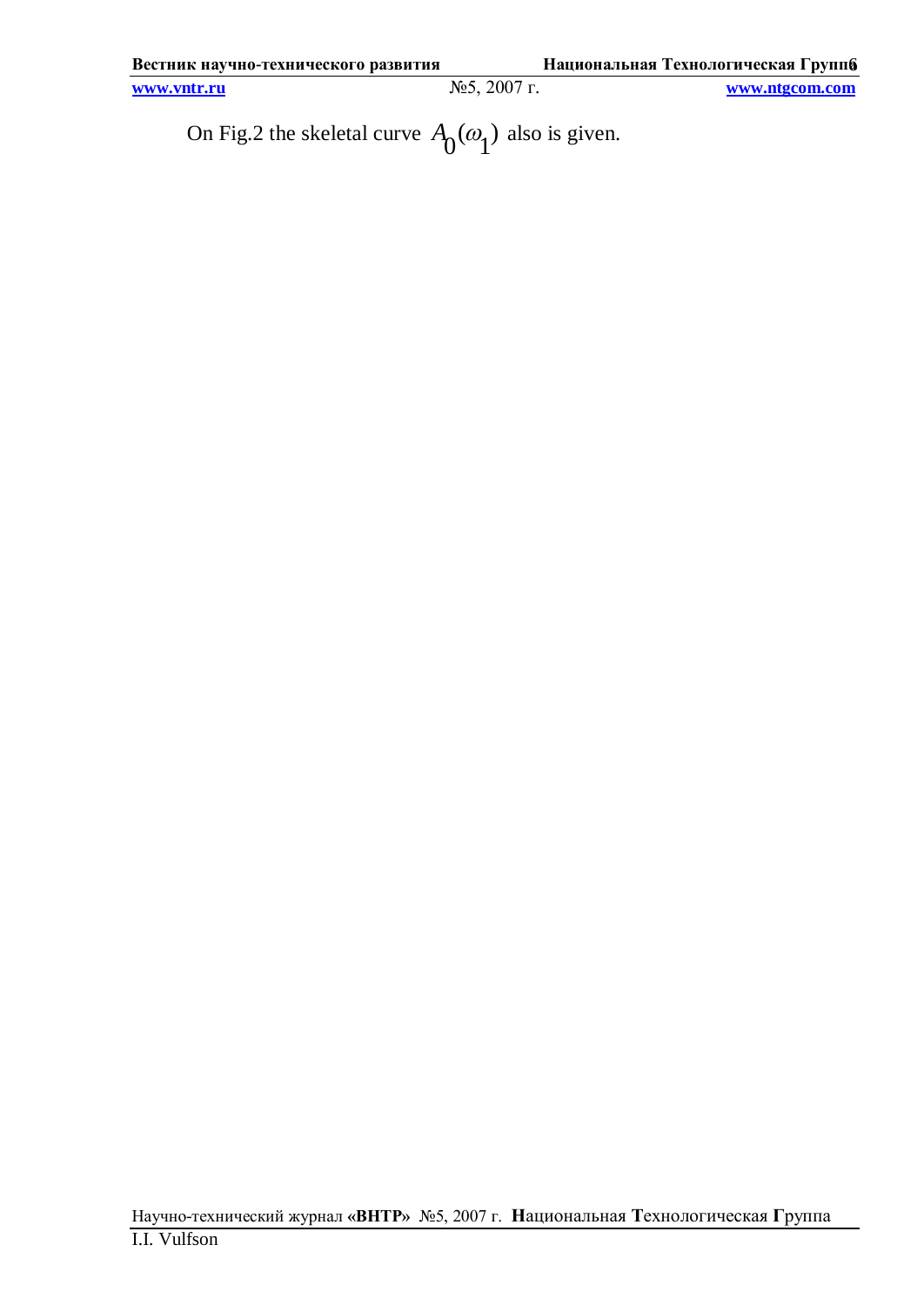**www.vntr.ru** №5, 2007 г. **www.ntgcom.com**



**3. Computer simulation.** For confirmation of efficiency of the used analytical decision some results received by computer simulation of number modes are given below ( $f_1 = 5$ , 1  $f_1 = 5$ ,  $\alpha = 0.5$ ,  $\omega_1 = 6$ 1  $\omega_1 = 6$ ).

Case 1.  $a = 0$  ( additional excitation is absent).

Based on the initial differential equation (2) the subharmonic resonance is generated with  $\zeta^{0} < \zeta_{*}^{0} = 0,069$ \*  $\zeta^0$  <  $\zeta_*^0$  = 0,069. That is slightly below the result received on the formula (6) because the excitation of subharmonic resonance, and consequently parameter  $\zeta_*^0$ \*  $\zeta_*^0$ , usually depends on the initial conditions on which the researched regime can be non-realized. The amplitude of subharmonic resonance is  $A = 2.82$ that with large accuracy corresponds to a point on the skeletal curve  $^{2}_{0}$  = 1 + 0,75 $\alpha$  A<sup>2</sup>  $\overline{0}$  $\omega_0^2 = 1 + 0.75 \alpha A^2$ .

Case 2.  $a = 0,628$ ;  $\omega_2 = 10$ . 2  $\omega_{\Omega} =$ 

On the Fig.3,a the functions  $q(\tau)$  and  $q'(q)$ , resulting from the initial differential equation (2) are plotted with  $\zeta_* = 0.22$ \*  $\zeta_* = 0.22$  (This value corresponds to the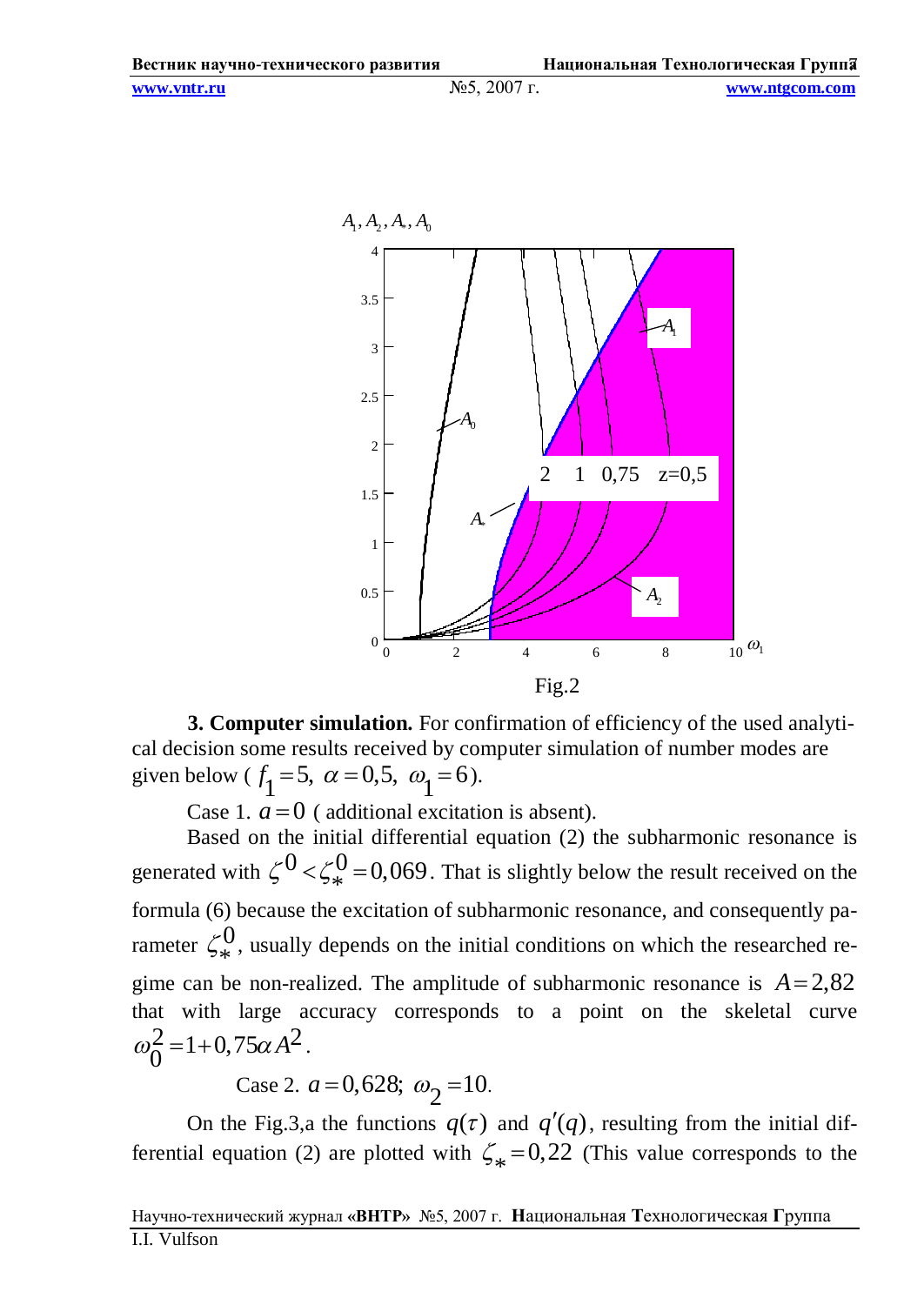| Вестник научно-технического развития |                 | Национальная Технологическая Групп $\bm{8}$ |
|--------------------------------------|-----------------|---------------------------------------------|
| www.vntr.ru                          | $N05$ , 2007 г. | www.ntgcom.com                              |

top border of excitation). The phase trajectory *q* (*q*) testifies to repeated change of speed's sign; that results in decrease the effective dissipation and increase the critical value  $\zeta_*$  $\zeta_*$  .



Fig.3

Case 3.  $a = 0$ ;  $\omega_2 = 10$ ;  $v = 8,75$ .

Научно-технический журнал **«ВНТР»** №5, 2007 г. **Н**ациональная **Т**ехнологическая **Г**руппа I.I. Vulfson In this case the solution is obtained on the basis of the modified Eq.(7) (Fig.3,b). As well as in case  $2 \zeta_* = 0.22$ \*  $\zeta_* = 0.22$ . The comparison of cases 2 and 3 shown that the proposed method practically excludes the small influence of a high-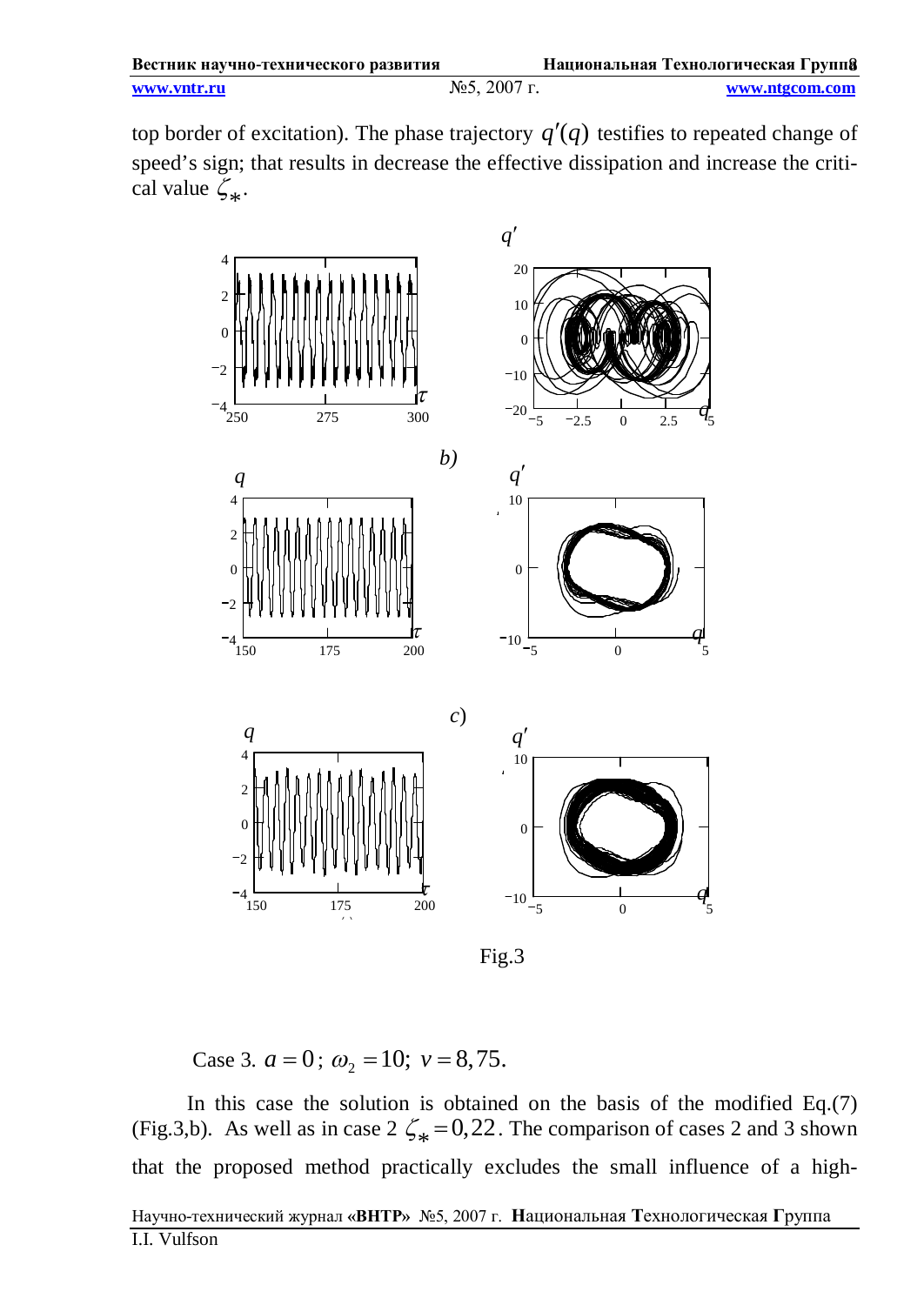| Вестник научно-технического развития |                 | Национальная Технологическая Группе |
|--------------------------------------|-----------------|-------------------------------------|
| www.vntr.ru                          | $N25$ , 2007 г. | www.ntgcom.com                      |

frequency component on a peak level, leaving an almost constant the condition of existence of subharmonic resonance.

In this case the phase trajectory  $q'(q)$  is «cleared» of high-frequency component with practically invariant amplitude *A*.

The plots (see Fig.3,b) practically also correspond to the case 1 with absence of additional excitation  $(a=0)$ , however in this case  $\zeta_*^0$  $\zeta_*^0 = 0,069 \Box \zeta_*$ .

Case 4.  $a = 0$ ;  $\omega_2 = 0, 3$ ; 2  $\omega_2 = 0.3; v = 8.75.$ 

This case (Fig.3,c) differs from the above in that the addition excitation is low-frequency. Thus  $\zeta_* = 0.22$ ; \*  $\zeta_* = 0.22$ ;  $A \approx 2.8$ , however occur insignificant amplitudemodulated vibrations.

In this case, as differentiated from methods used at high-frequency additional excitation [9], the sufficient remoteness from researched resonant mode is required only. It allows to analyze as well cases when  $\omega_2$  < 1 2  $\omega$ <sub>2</sub> <1 (  $2^{\sim}0$  $\Omega_{\Omega}$  <  $k_{\Omega}$ ).

The analysis a great body of modes supports the conclusion that the analytical forecasts are in good agreement with the results of computer simulation.

# **References**

- 1. M.Z. Kolovsky. About the influence of the high frequency excitation on the resonant vibrations of the nonlinear system (in Russian). Leningrad, LPI, 1963, №226.
- 2. I.I. Vulfson. Determining the reduced parameters of dissipation with biharmonical vibrations (in Russian). Vibrotechnica, 1968. №4(9).
- 3. I.I. Vulfson. Taking into account the nonlinear dissipative forces with polyharmonical vibrations (in Russian), Vibrotechnica, 1981. №4(38).
- 4. H. Dresig, I.I. Vulfson. Zur Dampfungtheorie bei nichtharmonischer Belastung. Dampfung und Nichtlinearitat . Dusseldorf: VDI-Verlag, 1993.
- 5. I.I. Vulfson. Influence of the high frequency actions on the conditions of parametrical excitation of mechanisms. (in Russian). Mashinostroenie, 1977. N<sup>o</sup> 5.
- 6. I.I. Vulfson, M.N. Vulfson. Refined equivalent linearization of the positional dissipative forces with polyharmonical vibrations. Journal of Machinery Manufacture and Reliability. 2004, №4.
- 7. I.I. Vulfson. To conditions of occurrence of subharmonic resonance's with poly-frequency excitation. Journal of Machinery Manufacture and Reliability. 2005, №2.